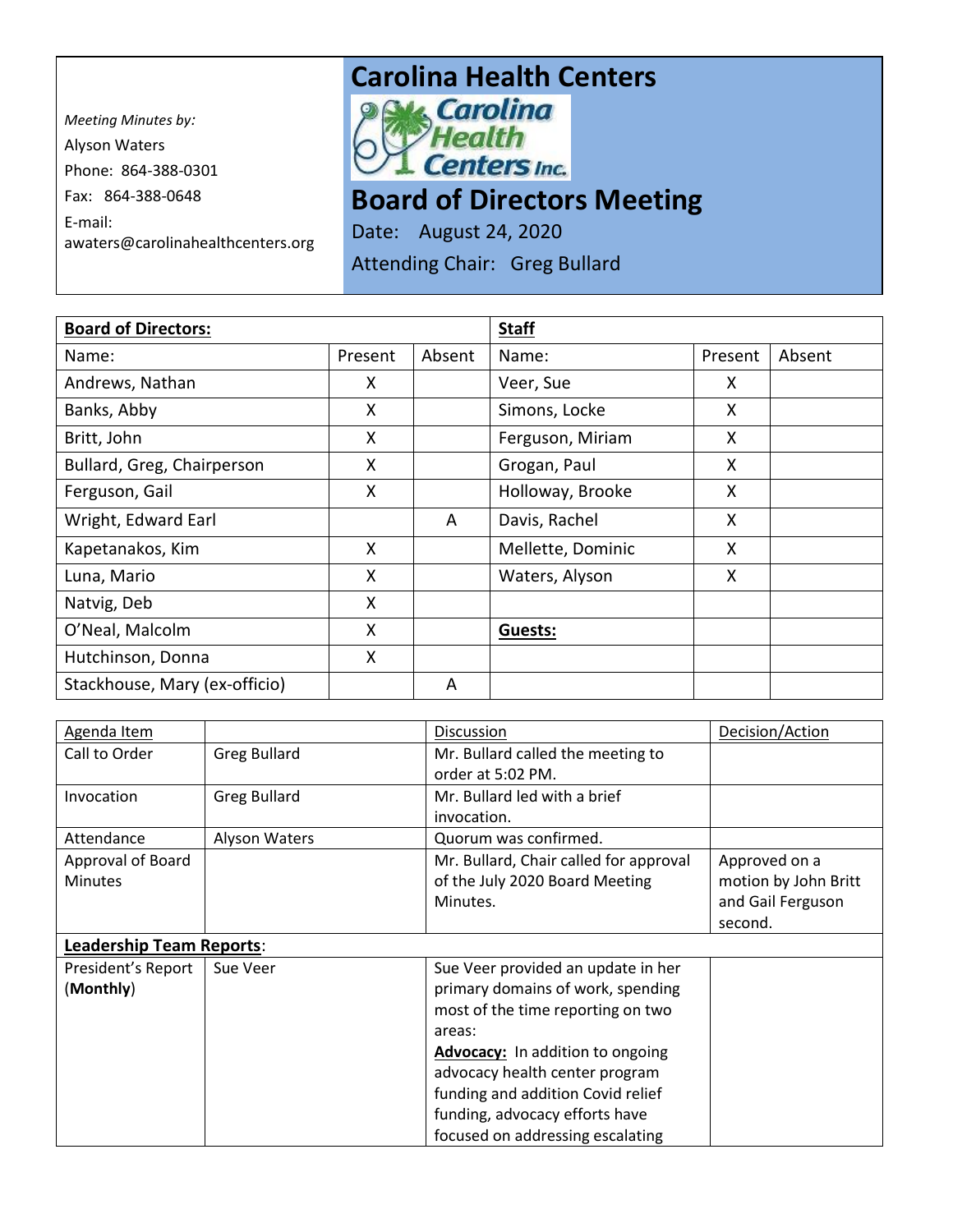|                           |                                                         | threats to the 340B Drug Pricing        |                      |
|---------------------------|---------------------------------------------------------|-----------------------------------------|----------------------|
|                           |                                                         | Program. Sue provided a                 |                      |
|                           |                                                         | comprehensive overview of the           |                      |
|                           |                                                         | threats and the multipronged course     |                      |
|                           |                                                         | of action being taken by the National   |                      |
|                           |                                                         | Association of Community Health         |                      |
|                           |                                                         | Centers and all its member centers.     |                      |
|                           |                                                         | Covid 19 Response: With input from      |                      |
|                           |                                                         | Dr. Simons and Miriam Ferguson and      |                      |
|                           |                                                         | update was provided on Covid            |                      |
|                           |                                                         | response activities. The report         |                      |
|                           |                                                         | included details on testing numbers     |                      |
|                           |                                                         | and plans for continued community       |                      |
|                           |                                                         | testing events.                         |                      |
|                           |                                                         | The full report will be maintained with |                      |
|                           |                                                         | the official copy of the minutes.       |                      |
| Organizational            | Paul Grogan                                             | Mr. Grogan presented the                |                      |
| Performance               |                                                         | Organizational Performance Report       |                      |
| report                    |                                                         | including productivity and financial    |                      |
|                           |                                                         | performance for the month of July       |                      |
|                           |                                                         | and YTD. It was mentioned that, of      |                      |
|                           |                                                         | note our contract pharmacy initiatives  |                      |
|                           |                                                         | have generated \$381,000 in two         |                      |
|                           |                                                         | months.                                 |                      |
|                           |                                                         | The full report will be maintained with |                      |
|                           |                                                         | the official copy of the minutes.       |                      |
| <b>Chief Medical</b>      | Dr. Locke Simons                                        | Dr. Simons presented the CMO,           |                      |
| Officer Report            |                                                         | Quality, and Population Health Report   |                      |
| (Monthly)                 |                                                         | covering the following topics:          |                      |
|                           |                                                         | 1. Review of clinical measures.         |                      |
|                           |                                                         | Report on the Annual Risk<br>2.         |                      |
|                           |                                                         | Assessment conducted under the          |                      |
|                           |                                                         | oversight of the Risk Management        |                      |
|                           |                                                         | Committee.                              |                      |
|                           |                                                         | Report on Peer Review: 35<br>3.         |                      |
|                           |                                                         | providers reviewed with no major        |                      |
|                           |                                                         | finding and 8 Providers with NO         |                      |
|                           |                                                         | issues found at all.                    |                      |
|                           |                                                         | 4. Provider staffing: announced the     |                      |
|                           |                                                         | addition Elizabeth Morris, FNP          |                      |
|                           |                                                         | (hired as a floater).                   |                      |
|                           |                                                         | Action Item re: Credentialing and<br>5. |                      |
|                           |                                                         | Privileging: attested to the            | Action item was      |
|                           |                                                         | credentials of Matthew Anderson,        | approved on a motion |
|                           |                                                         | PA and requested approval for           | by John Britt and    |
|                           |                                                         | granting full privileges within the     | second by Nate       |
|                           |                                                         | applicable scope of practice.           | Andrews.             |
| <b>Distribution Only:</b> | <b>Quality and Population</b><br><b>Health Measures</b> |                                         |                      |
|                           | Monthly RX Dashboard                                    |                                         |                      |
|                           | Beckman Center Report                                   |                                         |                      |
|                           |                                                         |                                         |                      |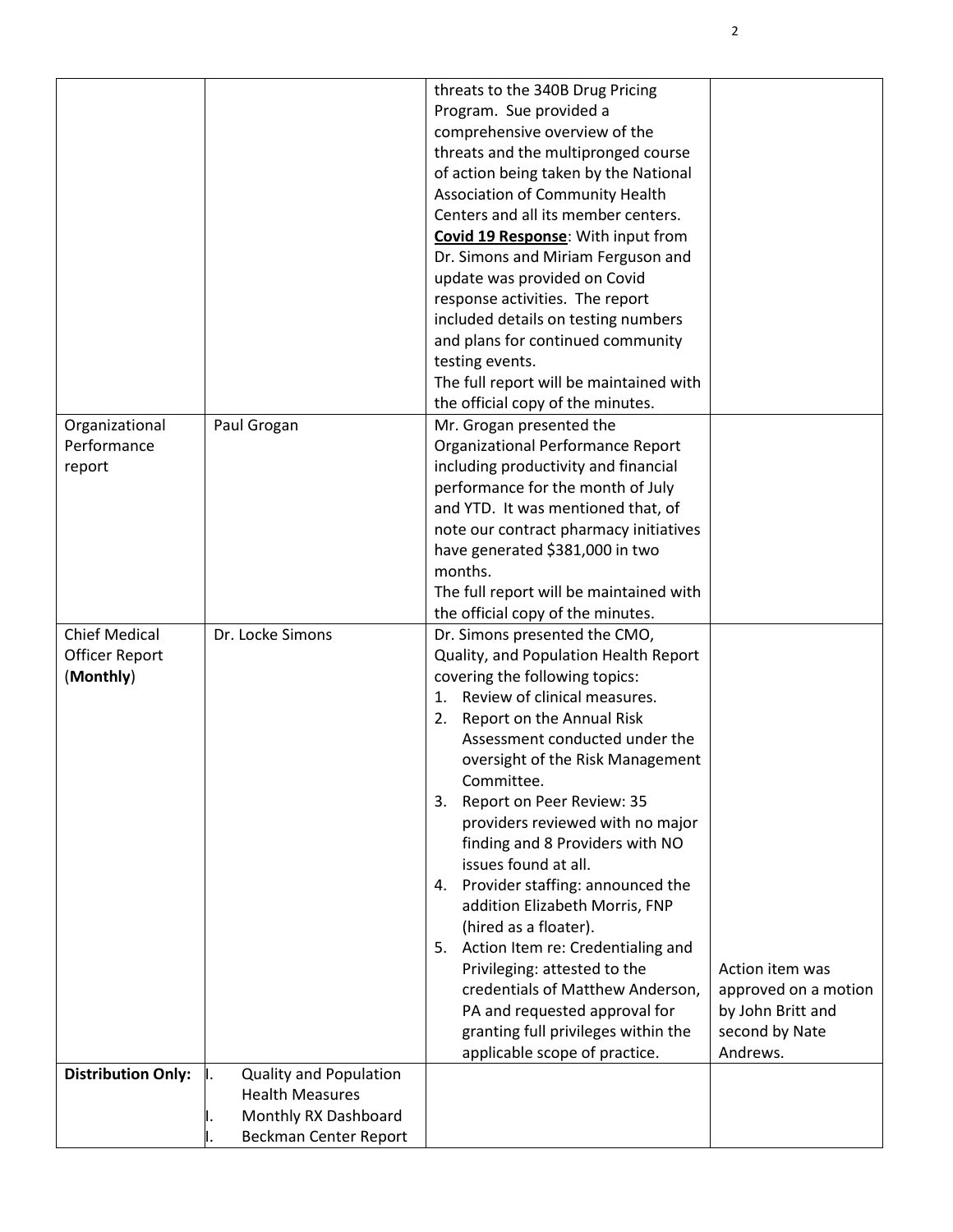| <b>Committee Reports:</b> |                                                       |                                          |                         |  |
|---------------------------|-------------------------------------------------------|------------------------------------------|-------------------------|--|
| Executive                 |                                                       | At the direction of Mr. Bullard, Sue     |                         |  |
| Committee                 |                                                       | reported that the Executive              |                         |  |
|                           |                                                       | Committee has re-started their           |                         |  |
|                           |                                                       | initiative to develop a plan to ensure   |                         |  |
|                           |                                                       | the perpetuation of leadership at the    |                         |  |
|                           |                                                       | both Board and staff levels. As it       |                         |  |
|                           |                                                       | relates to the Board, efforts are        |                         |  |
|                           |                                                       | underway to schedule virtual             |                         |  |
|                           |                                                       | meetings with the staff of the target    |                         |  |
|                           |                                                       | sites for board recruitment. In terms    |                         |  |
|                           |                                                       | of staff leadership, an independent      |                         |  |
|                           |                                                       | leadership assessment was conducted      |                         |  |
|                           |                                                       | in 2018 and Sue has been charged         |                         |  |
|                           |                                                       | with developing an executive             |                         |  |
|                           |                                                       | summary for the Committee to             |                         |  |
|                           |                                                       |                                          |                         |  |
|                           |                                                       | review. In addition, Sue will be         |                         |  |
|                           |                                                       | incorporating peer-to-peer               |                         |  |
|                           |                                                       | assessments into the executive           |                         |  |
|                           |                                                       | appraisal system and providing the       |                         |  |
|                           |                                                       | Committee with a high level overview.    |                         |  |
|                           |                                                       | Finally, a follow-up independent         |                         |  |
|                           |                                                       | assessment may be commissioned in        |                         |  |
|                           |                                                       | 2021. The goal of all these efforts is a |                         |  |
|                           |                                                       | comprehensive profile of leadership      |                         |  |
|                           |                                                       | bench strength.                          |                         |  |
| Development               | John Britt                                            | (Met in conjunction with Executive       |                         |  |
| Committee                 |                                                       | Committee)                               |                         |  |
| Finance                   | Malcom O'Neal                                         | Auditors are scheduled to report at      |                         |  |
| Committee                 |                                                       | the September meeting.                   |                         |  |
|                           |                                                       |                                          |                         |  |
|                           |                                                       | Minutes from finance committee           |                         |  |
|                           |                                                       | meeting will be loaded to the portal.    |                         |  |
| <b>Strategic Planning</b> |                                                       | No Report.                               |                         |  |
| Committee                 |                                                       |                                          |                         |  |
|                           | <b>Discussion Action Items: Standing Agenda items</b> |                                          |                         |  |
| Grassroots                | Summary included in<br>i.                             |                                          |                         |  |
| <b>Advocacy Report</b>    | President's Report                                    |                                          |                         |  |
|                           |                                                       |                                          |                         |  |
| Review of                 |                                                       | None to review.                          |                         |  |
| Corporate Policies        |                                                       |                                          |                         |  |
| Old Business              |                                                       |                                          |                         |  |
|                           |                                                       |                                          |                         |  |
| <b>New Business</b>       |                                                       |                                          |                         |  |
| <b>Executive Session</b>  |                                                       | To discuss CEO contract terms and        | The Board               |  |
|                           |                                                       | performance goals.                       | unanimously voted to    |  |
|                           |                                                       |                                          | go into Executive       |  |
|                           |                                                       |                                          | Session on a motion     |  |
|                           |                                                       |                                          | by ____________________ |  |
|                           |                                                       |                                          |                         |  |

3